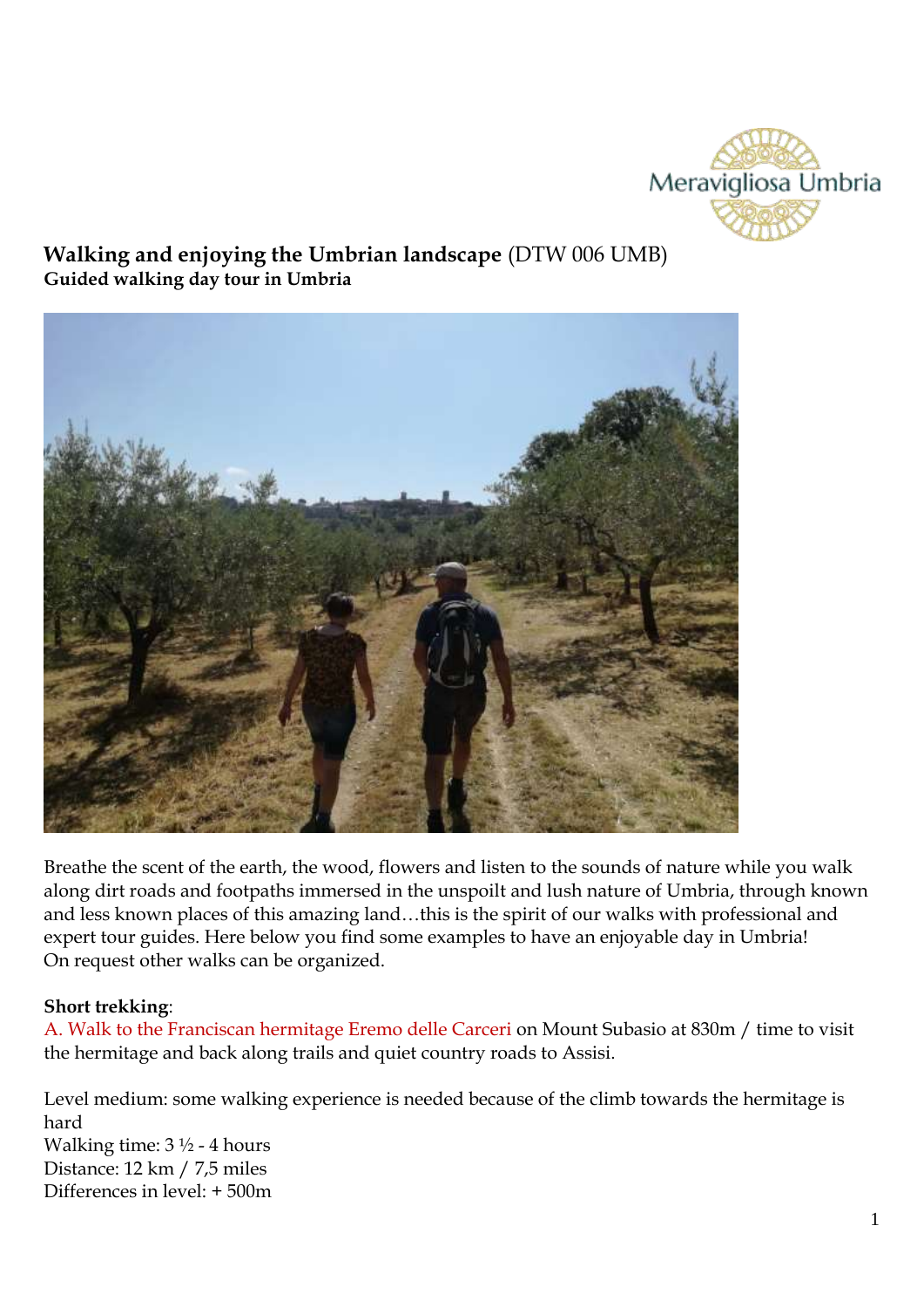Price: see schedule below

# B. Loop walk from Spello

You will walk along the aqueduct trail to the small walled in village of Collepino. Along quiet country roads you walk back to Spello.

Level medium: some walking experience is needed because of the climb towards Collepino. Walking time: 4 hours Distance: 12 km / 7,5 miles

Differences in level: + 450m

Price: see schedule below

# C. Collepino - Aqueduct trail and visit winery

You park your car at the winery and have a transfer to Collepino. A nice walk along the Roman Aqueduct trail brings you to Spello. Amongst olive groves, you reach a winery in the Assisi DOC area. You visit the winery and will have a wine-tasting. On request can be booked also a lunch in the winery.

Level: easy (suitable for children from 12 years and on) Walking time: 4 hours Distance: 9 km / 5,6 miles Differences in level: + 130m – 410m

Price per person for half day guided walk, visit winery and wine-tasting: 2 adults  $\in$  85 3 adults € 75 4 adults  $\in$  65 5 adults  $\in$  60 6 adults  $\epsilon$  55 7 adults € 50

Children under 18: € 30,00 Supplement for lunch in winery with wine-tasting adults:  $\in$  30,00

# D. Abbey of Sassovivo

Loop walk from the Sassovivo's water bottling factory. A marvellous walk into the silent oak holm forest climbing along footpaths until reaching the ancient abbey of Sassovivo. Level medium: some walking experience is needed because of the climb towards the abbey. Walking time: about 3,5 hours (incl.stops) Distance: 8,5 Km / 5.3 miles Differences in level: +550m – 550m

Price: see schedule below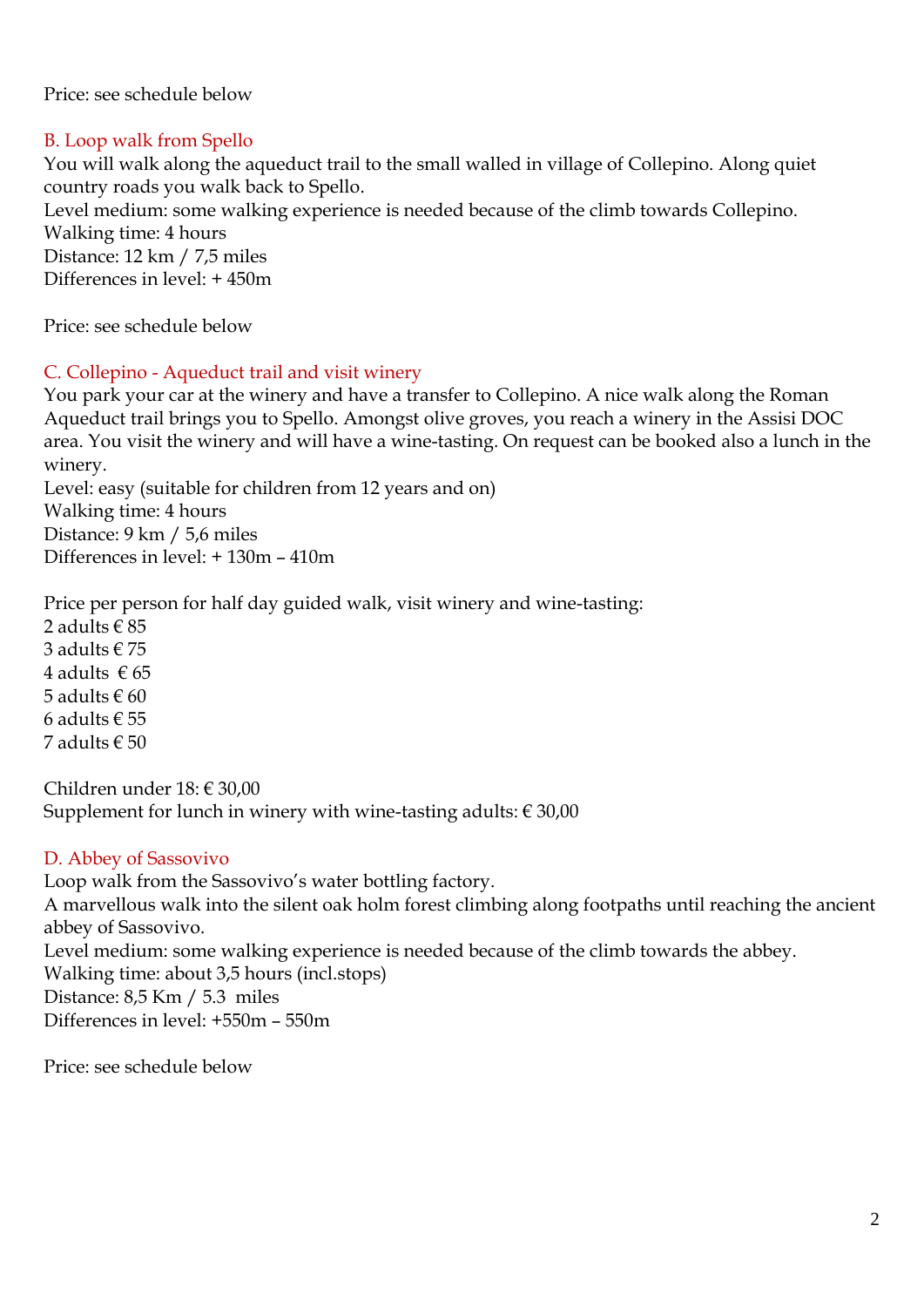## E. The convent of S. Francis and the Holy woods of Monteluco at Spoleto

Loop walk from San Pietro's church in Spoleto. A fantastic walk that allows you to jump back in the past. The woods exude the mystical atmosphere of S. Francis and even more in the Franciscan monastery you feel his presence.

Level medium: some walking experience is needed because of the climb towards the abbey and the Sacred Forest.

Walking time: about 4 hours (incl.stops) Distance: 7,3 Km / 4.54 miles Differences in level: +680m - 680m

Price: see schedule below

#### F The forgotten abbey of Santo Stefano in Manciano di Trevi

Loop walk from Manciano near Trevi. A quiet walk through the pine forest until reaching the forgotten Santo Stefano's abbey, a place full of memories and history. Level easy: but some walking experience. Suitable for children. Walking time: about 3 hours (incl.stops) Distance: 6,7 Km / 4.2 miles Differences in level: +330m – 330m

Price: see schedule below

### F. L'Abbazia di San Felice

Loop walk from Giano dellUmbria.

A spiritual walk among olive groves and surrounded by pure nature you arrive at San Felice's abbey, which dates back to the X-XII centrury. It is one of the most particular Umbrian abbeys, built alongside a branch of the Roman Via Flaminia connecting Narni with Mevania (Bevagna) Level easy: some walking experience needed. Suitable for children.

Walking time: about 3 hours (incl.stops) Distance: 7,5 Km / 4.7 miles Differences in level: +340m

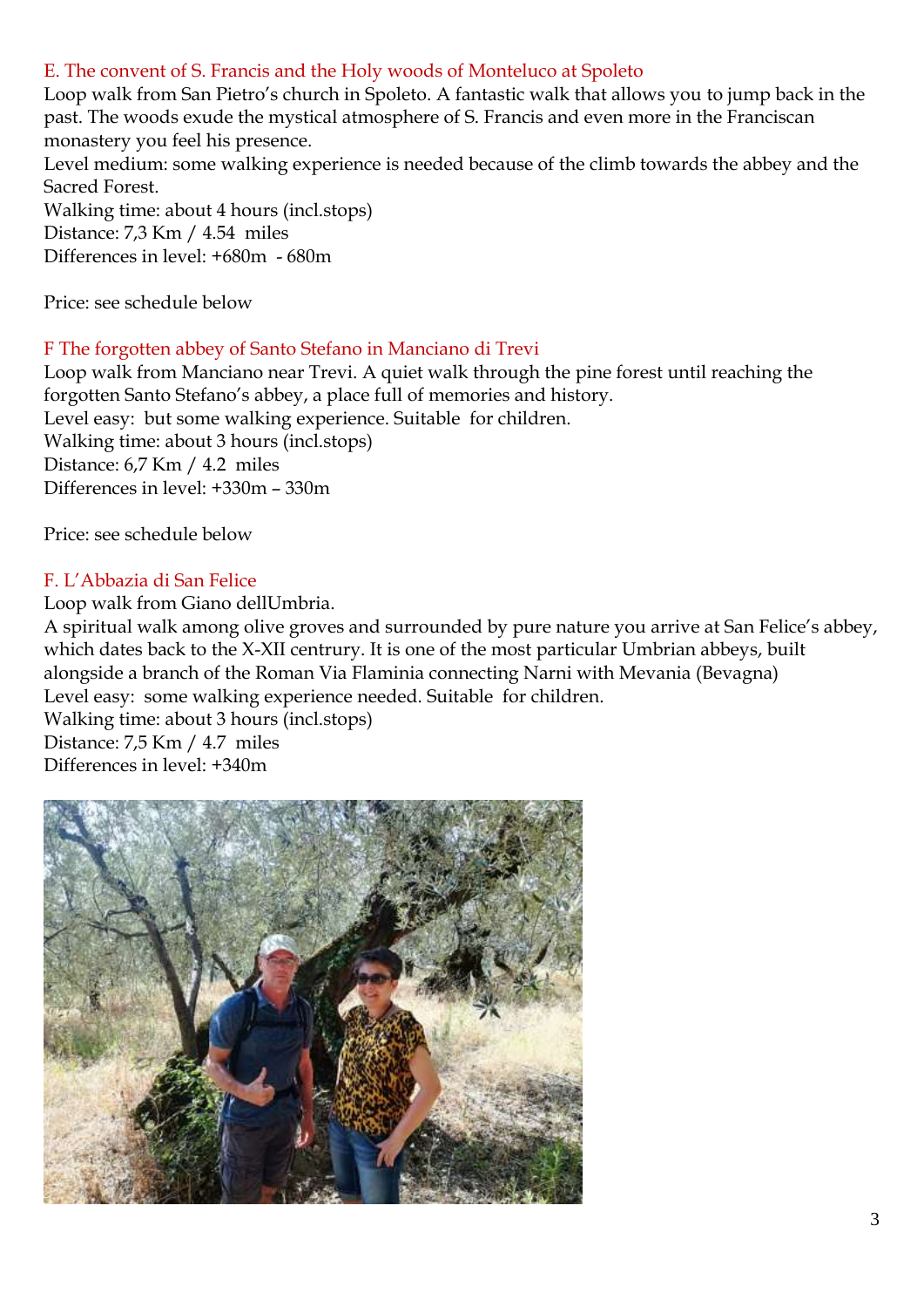# **Long trekking** (full day):

# A. Montefalco and its vineyards

A ring walk in the hills covered with vineyards and olive groves around Montefalco. Start in this lovely medieval town famous for it Sagrantino and Montefalco wines. You need to bring a lunch package or we can book on request a wine-tasting half way.

Level medium: some walking experience is needed because of the up- and downhill walking Walking time: about 6 hours (incl. stops) Distance: 15 km / 9,3 miles Differences in level:  $+650m$ 

Price: see schedule below

# B. Assisi-Spello Way of Saint Francis walk

From Assisi the route is going uphill to the hermitage Eremo delle Carceri, which is situated at 830m a.s.l.

Saint Francis and his companions used to retreat here to meditate in the woods. After St. Francis's death, a monastery was built on this spot. Passing the spring 'Tre Fontane' and the abbey of S. Benedetto you will descend along trails to Spello, walking first through the woods and then through olive groves.

Level: difficult. A walk for experienced walkers. Lunch package is needed Total Ascent-descent: + 900m -980m Walking time: 6 hours Distance: 17,4 km / 10,8 miles

Price: see schedule below



**Prices**:

Guided trekking (half day) € 100 1-3 people € 125 4-7 people